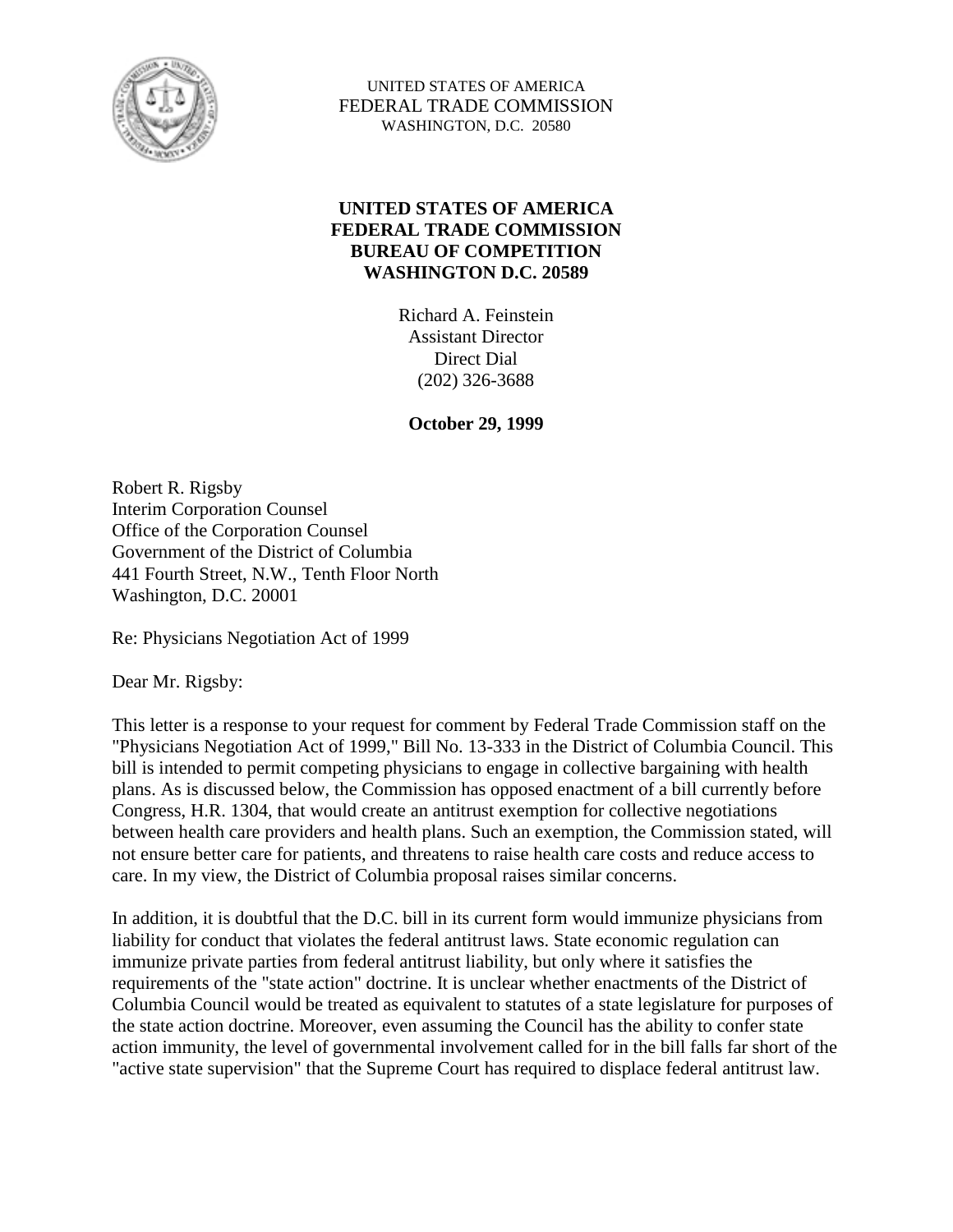#### **Background**

Antitrust law already allows doctors to collectively negotiate with health plans in various circumstances in which consumers are likely to benefit. The Federal Trade Commission and the Department of Justice have issued health care policy statements that emphasize physicians' ability under the antitrust laws to organize networks and other joint arrangements to deal collectively with health plans and other purchasers.(1) In addition, health care professionals can, through their professional societies and other groups, jointly provide information and express opinions to health plans.(2) Legislative proposals to permit collective bargaining by health care professionals, however, such as the one pending in the District of Columbia, seek to authorize conduct that would otherwise constitute unlawful price fixing or other serious antitrust violations.

The Commission's June 1999 testimony on H.R. 1304 before the House Judiciary Committee explains its opposition to creating an antitrust exemption to allow otherwise unlawful collective bargaining by competing health care providers. The Commission's belief that such an exemption could cause serious harm -- to consumers, employers who provide health care coverage for employees, and to federal, state, and local governments -- is based on its experience investigating the effects of numerous instances of collective bargaining by competing health care providers. For example, the Commission, after a joint investigation with the Commonwealth of Virginia, issued a consent order settling charges that a group of physicians in Danville, Virginia, agreed on reimbursement rates and other terms of dealing with health plans, and agreed not to deal with plans that did not meet those terms.(3) The Commonwealth of Virginia collected \$170,000 in damages and penalties for the increased costs the state was forced to bear in providing health care benefits to its employees as a result of the physician group's conduct.(4) Likewise, the Commission took enforcement action against collective fee demands by pharmacists in the State of New York that cost the state an estimated \$7 million in increased health benefits costs for state employees.(5)

Without antitrust enforcement to block such price fixing, the Commission stated, "we can expect prices for health care services to rise substantially." Raising health care costs and making health insurance less affordable, the testimony observed, threatens to increase the already substantial uninsured population, and thereby reduce access to health care services. In addition, the Commission noted that the exemption could also allow physicians to collectively demand terms from health plans that would make it difficult for consumers to choose to obtain services from allied health care providers, such as nurse-midwives.

The Commission emphasized that immunizing collective bargaining would impose costs without any guarantee that patients' interests in quality care would be served:

Collective bargaining rights are designed to raise the incomes and improve working conditions of union members. The law protects the United Auto Workers' right to bargain for higher wages and better working conditions, but we do not rely on the UAW to bargain for safer cars. Congress addressed those concerns in other ways.(6)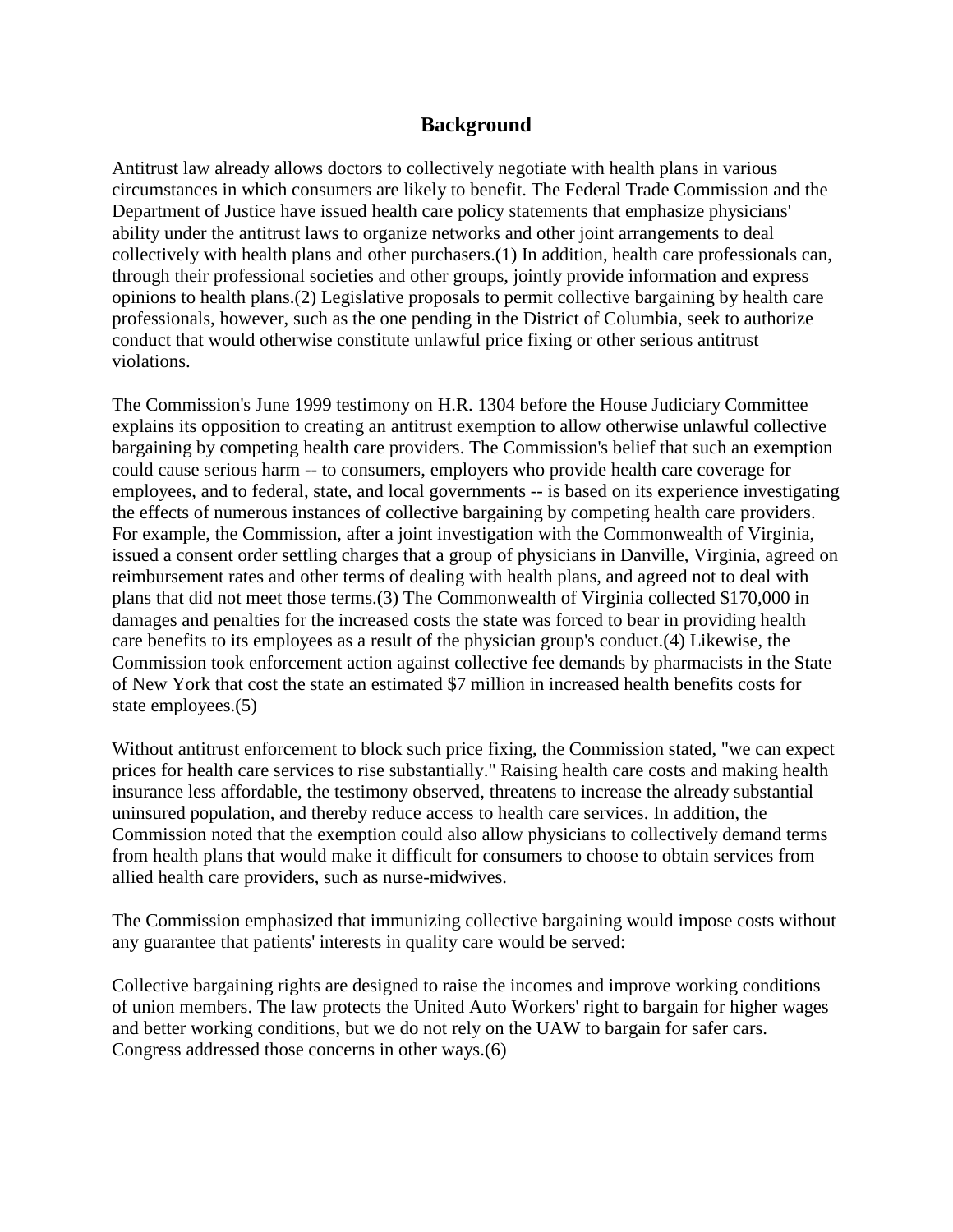The Commission's testimony also pointed out that other approaches to improve quality and protect consumers have been proposed that would not sacrifice the benefits of competition by granting collective bargaining rights to health care professionals, and briefly described some of those proposals. A copy of the testimony (Attachment A) is enclosed for your information.

I am also enclosing a copy of a letter from FTC staff discussing a collective bargaining bill in Texas (Attachment B). The letter notes that the Texas bill, while different in certain respects from the federal proposal, still carries substantial potential for consumer harm.

# **The District of Columbia Bill**

The District of Columbia bill closely follows model state legislation on physician collective negotiations developed by the American Medical Association. In fact, the bill appears to adopt all of the provisions of the AMA model except Section 1, which is a declaration of legislative purpose. I will first discuss a few issues regarding the scope of conduct the bill seeks to authorize, and then analyze the question whether the bill would be effective in creating immunity from federal antitrust law for private parties acting pursuant to its provisions.

# **The Scope of Permitted Conduct**

The collective bargaining permitted by the bill is subject to certain limitations not present in the federal proposal, but these limitations are ambiguous in some important respects. As a result, it is difficult to ascertain the precise scope of conduct that the bill would seek to authorize. In any event, however, the two primary ways that the bill limits collective bargaining -- the market share limitations and the ban on boycotts -- appear to leave consumers at risk of substantial harm.

First, the bill's reach depends in part on market shares of health plans and, to a lesser extent, physician groups. It authorizes collective negotiation with health plans, but negotiation over certain price-related terms is limited to situations in which the health plan has "substantial market power," which, under the bill's terms, exists when a health plan's market share exceeds 15%. In addition, under section 5(f), where a health plan has less than a 5% market share, the physician group may not exceed 30% of physicians (or of a particular physician type or specialty) in the health plan service area.

Although the bill appears to make the concept of market power an important limitation on some forms of collective bargaining, it is unclear how market shares are to be delineated or applied. According to the bill, substantial market power exists if the health plan has a 15% share of any of the following: (1) the number of covered lives as reported by the insurance commissioner; (2) the actual number of consumers of prepaid comprehensive health services; or (3) a particular "market segment," to wit: "Medicare, Medicaid, or commercial, managed care and health maintenance organization." Although category (1) appears straightforward, it is unclear to us what is intended by the other two categories. Moreover, it is not clear what geographic area would be used to calculate market shares, at least with respect to categories (2) and (3), or which payers are to be included in the market share calculations.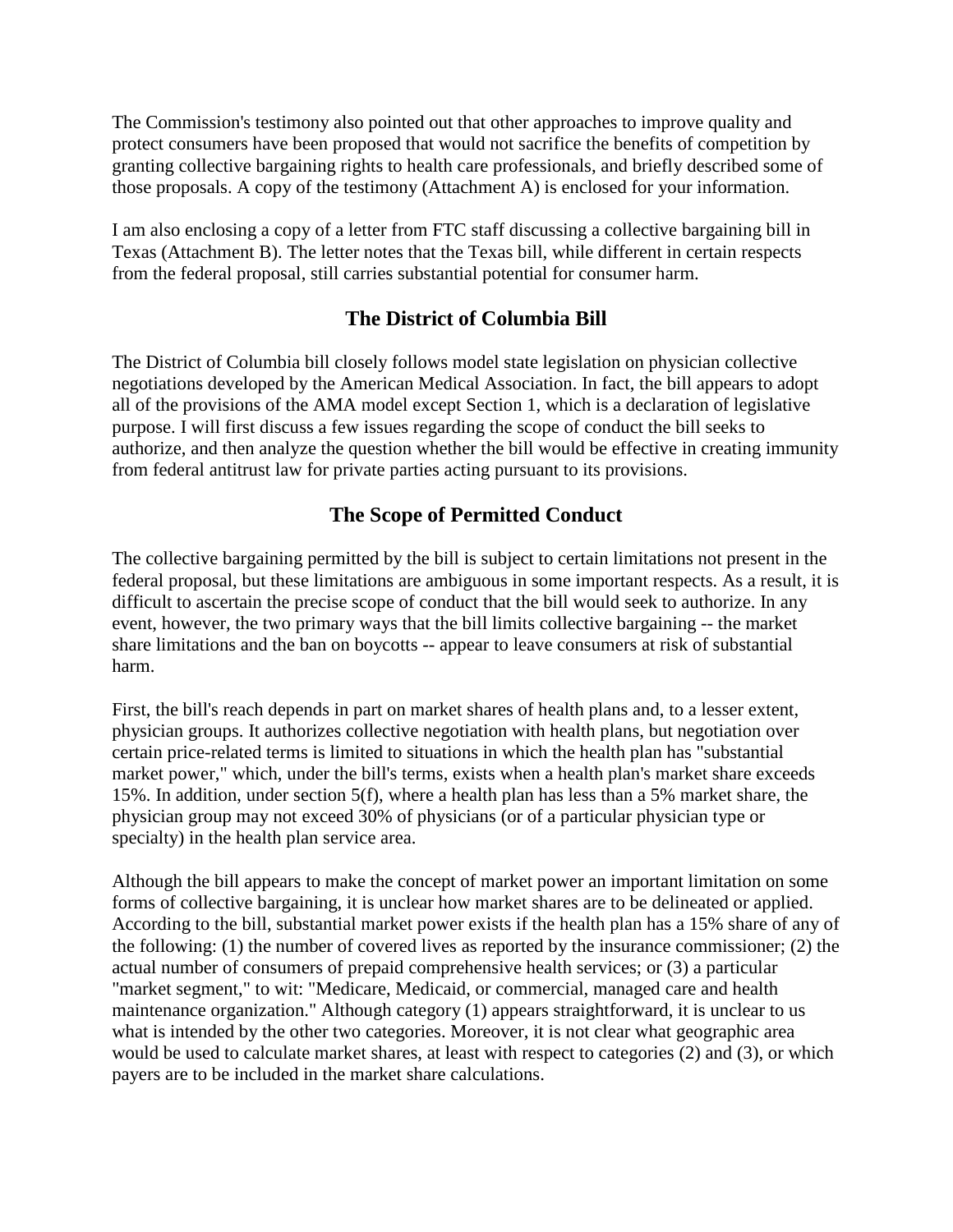Aside from the ambiguity, however, the bill's provisions are not based on accepted concepts of market power in a legal or economic sense. Market power is, simply put, the power to raise prices above competitive levels, or in the case of buyers, the ability to reduce prices below competitive levels. Market share can indicate market power, but only if based upon a properly defined market. Even if the bill's categories correctly identified relevant markets, a 15% market share (let alone a share above 5%) is not a level ordinarily presumed to constitute market power.(7) In addition, the bill does not take into account ease of entry in assessing market power, as antitrust analysis ordinarily would.

The limitation on the "market share" of physician groups negotiating with small health plans (which sets a higher threshold for physician market power than for health plan market power) also does not reflect market power, and may understate the economic clout of a physician group. The 30% share limitation is based on the portion of physicians "in the health plan service area or proposed service area." There is no reason, however, to expect that a health plan service area would necessarily represent an appropriate geographic market for the physician services in question. Indeed, geographic markets for physician services may vary by specialty. A health plan service area could well be broader that the geographic market for physician services, with the result that the 30% cap would not prevent aggregation of physicians with substantial market power within the service area negotiating with very small health plans.

The other major limitation in the bill, section 2(b), which provides that "Nothing herein shall be construed to allow a boycott," also raises significant questions of interpretation and may not offer significant protection to consumers. First, its wording and placement could be read to suggest that the limitation applies only to the conduct authorized in Section 2, rather than the entire bill. If that were the case, other sections of the bill could permit physicians to engage in boycotts. Second, the term "boycott" has been subject to varying interpretations, in some cases being understood as collective refusals to deal to force a party to accept terms, and in others limited to refusals to deal with third parties to pressure another party with whom the group has a dispute.(8) It is unclear whether the bill is intended to bar agreements not to deal with health plans except on collectively-determined terms, or whether it would only prohibit agreements to withhold services from third parties (patients or others), in order to pressure health plans to accede to the contract terms demanded by the physician group.

The federal collective bargaining bill excludes from its authorization "collective cessation of services to patients" (i.e., boycotts in the narrow sense), and the Commission in its testimony (p.8) observed that "this limitation takes virtually nothing away from the coercive power the bill grants to providers." Furthermore, as the testimony explains, a collective refusal to contract, if it did not force the health plan to capitulate to physician demands for fee increases, could result in patients' having to pay medical bills out of their own pockets, and thus would impose formidable obstacles to patients seeking care.

Even if it were clear that the D.C. bill would not protect physicians' concerted refusals to deal with health plans, however, its authorization of collective bargaining would still present a serious risk of anticompetitive harm. As the Commission has previously observed, collective negotiations by their very nature can convey an implicit threat that if the health plan does not agree to terms acceptable to the physician group, the plan will be unable to obtain agreements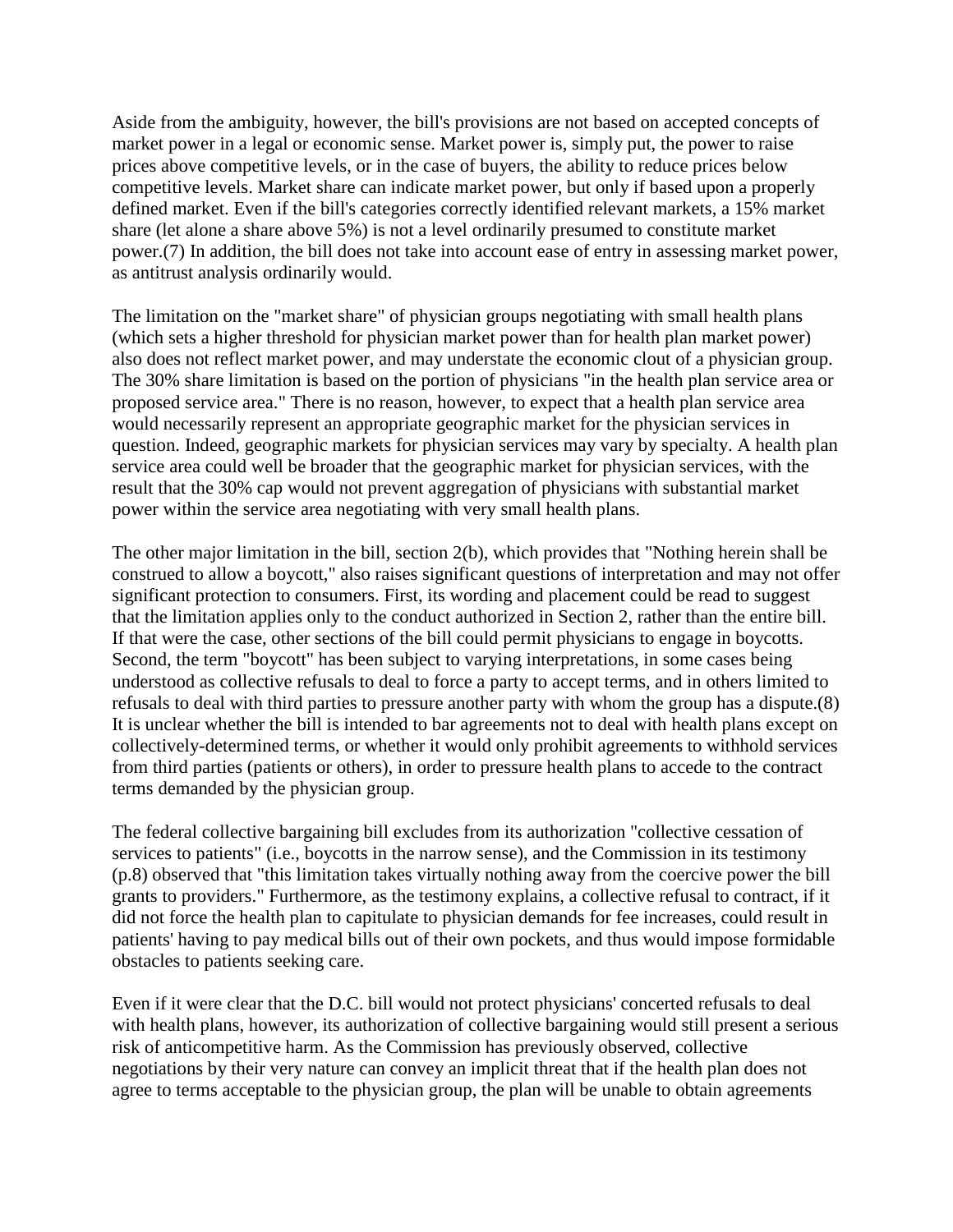with group members.(9) By immunizing, and thereby encouraging, agreements among physicians on the prices and other terms they will accept from health plans, the bill would facilitate coordinated conduct among physicians, such as collusive refusals to deal that, even though not immune, would be difficult to detect and prosecute. I would also note that the analysis that accompanies the AMA model legislation makes it clear that the bill's purpose is to allow physicians to exert "leverage" over payers in order to obtain more favorable terms. Thus, excluding concerted refusals to contract from the bill's protections would not appear to eliminate the coercive force of collective bargaining, or obviate concerns that the bill would increase the likelihood of concerted refusals to contract.

I would also note that the analysis in the AMA model states that Section 2 allows physicians to discuss managed care contract terms "free from the antitrust risk that normally accompanies such collaborative activity." You may wish to advise Council members that the antitrust laws do not prohibit the mere discussion of issues such as those enumerated in Section 2 unaccompanied by agreements on the terms on which the physicians will deal.

### **Immunity Issues**

Under the judicially-created "state action" doctrine, states may override the national policy favoring competition and provide that aspects of their economies will be governed by state regulation rather than market forces. States, however, may not simply authorize private parties to violate the antitrust laws.(10) Instead, a state must substitute its own control for that of the market. To that end, the state legislature must clearly articulate a policy to displace competition with regulation, and state officials must actively supervise the private anticompetitive conduct. See California Retail Liquor Dealers Assen v. Midcal Aluminum, Inc., 445 U.S. 92 (1980).

A threshold issue is whether the District of Columbia is equivalent to a state for purposes of the state action doctrine, or otherwise has the ability under federal law to create antitrust immunity for private parties. I am not aware of any controlling authority on the question, and I am not in a position to offer an opinion.(11) It is, of course, a key question to be resolved, because if the Council lacks authority to create antitrust immunity through adoption of a regulatory scheme, physicians acting in reliance on the bill would be exposed to significant risk of antitrust liability.

Assuming, however, that the Council has the authority to create state action immunity, the critical question is whether the bill establishes a scheme with sufficiently active state supervision of private conduct to satisfy the second prong of the state action test. The bill's authorization of collective bargaining appears to satisfy the requirement of a state policy to supplant competition. But in order for state supervision to be adequate for state action purposes, state officials must "have and exercise ultimate control over the challenged anticompetitive conduct." Patrick v. Burget, 486 U.S. 94, 100 (1988). On this second requirement for immunity, the bill falls far short.

Section 6 of the bill provides that the representative who will negotiate on behalf of physicians must obtain approval from the Mayor to undertake negotiations. The Mayor is to withhold approval if "the proposed negotiations would exceed the authority granted under this act." Section 6(b). The Mayor is to make this determination within 30 days based on information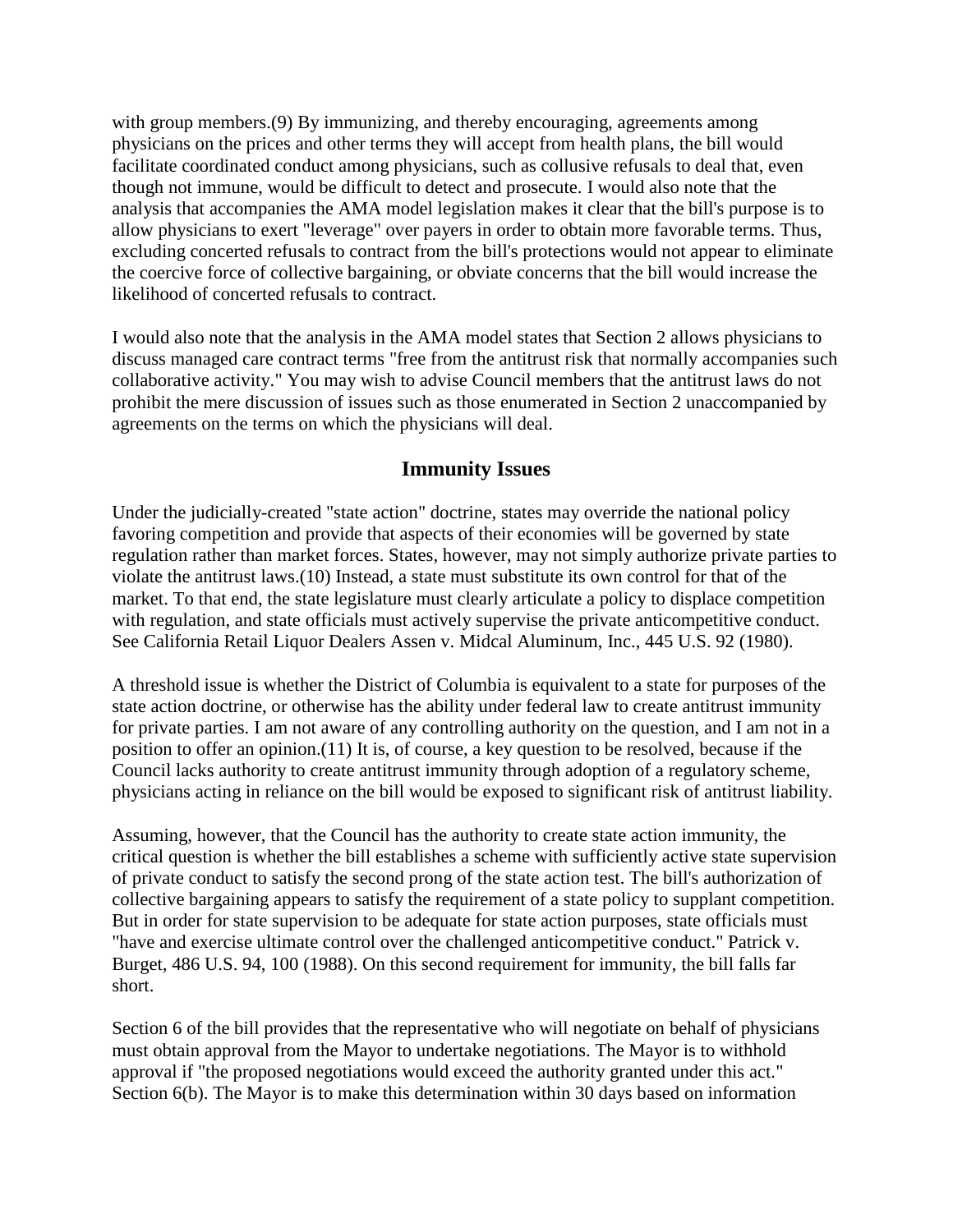identifying the representative, its plans and procedures, and "a brief report" identifying the proposed subject matter of the negotiations and the expected benefits to be achieved. In addition, the representative must furnish for the Mayor's approval, prior to dissemination, a copy of "all communications to be made to physicians related to negotiations, discussions, and health plan offers." The bill does not grant the Mayor the power to review and disapprove contract terms or other matters on the ground that they are unreasonable, unjust, or otherwise contrary to the interests of consumers.

The Supreme Court has made it clear that the active supervision standard is a rigorous one, designed to ensure that an anticompetitive act of a private party is shielded from antitrust liability only when "the State has effectively made [the challenged] conduct its own." Patrick at 106. It is not met where the reviewing state official does not evaluate the substantive merits of the private action. Id. at 102-105. Thus, the Court has held that a state did not actively supervise price arrangements when it did not establish the prices, review the reasonableness of prices, monitor market conditions, or engage in any "pointed reexamination" of the program. Midcal, 445 U.S. at 105-106. Active supervision requires that the state exercise "sufficient independent judgment and control so that the details of the rates or prices have been established as a product of deliberate state intervention, not simply by agreement among private parties." Federal Trade Commission v. Ticor Title Insurance Co., 504 U.S.621, 634-35 (1992).

The apparently limited nature of the Mayor's authority to review and approve the authorized private conduct alone makes the bill on its face inadequate to establish active supervision. Other aspects of the bill also raise questions as to the adequacy of supervision. For example, the limited nature of information that a physician representative must provide to obtain approval would raise questions as to the extent to which government officials have exercised "sufficient independent judgment and control." Indeed, it is unclear that the Mayor would even have sufficient information to determine whether the group's negotiations complied with the market share limitations of the bill. In addition, the bill's failure to specify a standard against which the Mayor would evaluate proposed collective bargaining activities further suggests that no substantive review is contemplated.

Parties claiming immunity under the state action doctrine bear the burden of establishing that they are entitled to such immunity. Thus, should the Council desire to go forward with a collective bargaining bill, it will be important to ensure that the bill establishes a regulatory scheme that meets the rigorous requirements that the Supreme Court has established. Otherwise, physicians relying on the bill's provisions to provide antitrust immunity would risk exposure to potentially significant financial liability for their actions.

**\* \* \***

I hope you find these comments helpful. The views expressed in this letter, of course, do not necessarily represent the views of the Commission or any individual Commissioner. Should you have any additional questions, feel free to contact me at 202-326-3688.

Sincerely,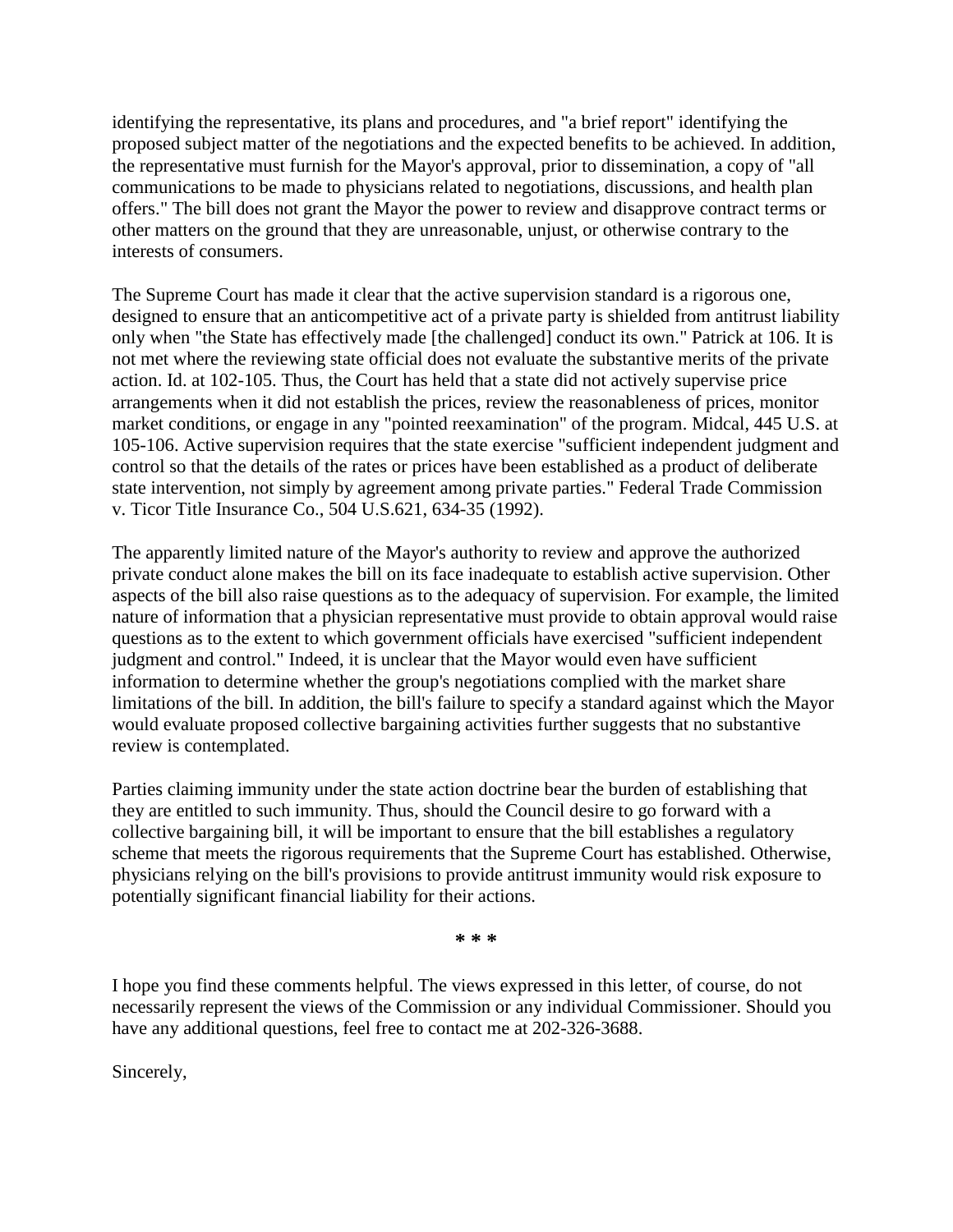Richard A. Feinstein Assistant Director

Attachments

Endnotes

1. See Statements of Antitrust Enforcement Policy in Health Care, 4 Trade Reg. Rep. (CCH) ¶ 13,151 (August 1996) (available at [www.ftc.gov/reports/hlth3s.pdf\)](http://www.ftc.gov/reports/hlth3s.pdf).

2. See, e.g., *Schachar v. American Academy of Ophthalmology*, 870 F.2d 397 (7th Cir. 1989); Statements 4 & 5 of Statements of Antitrust Enforcement Policy in Health Care, supra note 1.

3. Physicians Group, Inc., 120 F.T.C. 567 (1995) (consent order).

4. *Commonwealth of Virginia v. Physicians Group, Inc.*, 1995-2 Trade Cas. (CCH) ¶ 71,236 (W.D. Va. 1995) (consent decree).

5. See Peterson Drug Company, 115 F.T.C. 492, 540 (1992). See also Pharmaceutical Society of the State of New York, Inc., 113 F.T.C. 661 (1990) (consent order).

6. Testimony of Federal Trade Commission before the House Judiciary Committee on H.R. 1304 (June 21, 1999) at 10.

7. See. e.g., Statement 8 of Statements of Antitrust Enforcement Policy in Health Care, supra note 1 (establishing antitrust "safety zone" for physician network joint ventures that constitute 20 percent or less of the physicians in each physician specialty in the relevant geographic market)

8. See *Hartford Fire Insurance Co. v. California*, 509 U.S. 764 (1993). In Hartford, which construed the meaning of the term "boycott" for purposes of the McCarran-Ferguson Act, Justice Scalia, writing for the majority, distinguished between boycotts and "concerted agreements to seek particular terms in particular transactions," which he termed "cartelization." Id. at 801-802. A boycott, Justice Scalia wrote, is limited to a refusal to deal with a party in order to obtain an objective collateral to the boycotters' relationship with that party. Id. at 801. He also pointed to a distinction in labor law between a strike, i.e., a collective refusal to deal with an employer to obtain better contract terms from that employer, and a boycott, involving a work stoppage designed to put pressure on some other employer.

9. See Michigan State Medical Society, 101 F.T.C. 191, 296 n.32 (1983) ("the bargaining process itself carries the implication of adverse consequences if a satisfactory agreement cannot be obtained"); see also Preferred Physicians Inc., 110 F.T.C. 157, 160 (1988) (consent order) (threat of adverse consequences inherent in collective negotiations)..

10. *Parker v. Brown*, 341 U.S. 351 (1943) ("a state does not give immunity to those who violate the Sherman Act by authorizing them to violate it, or declaring that their action is lawful").